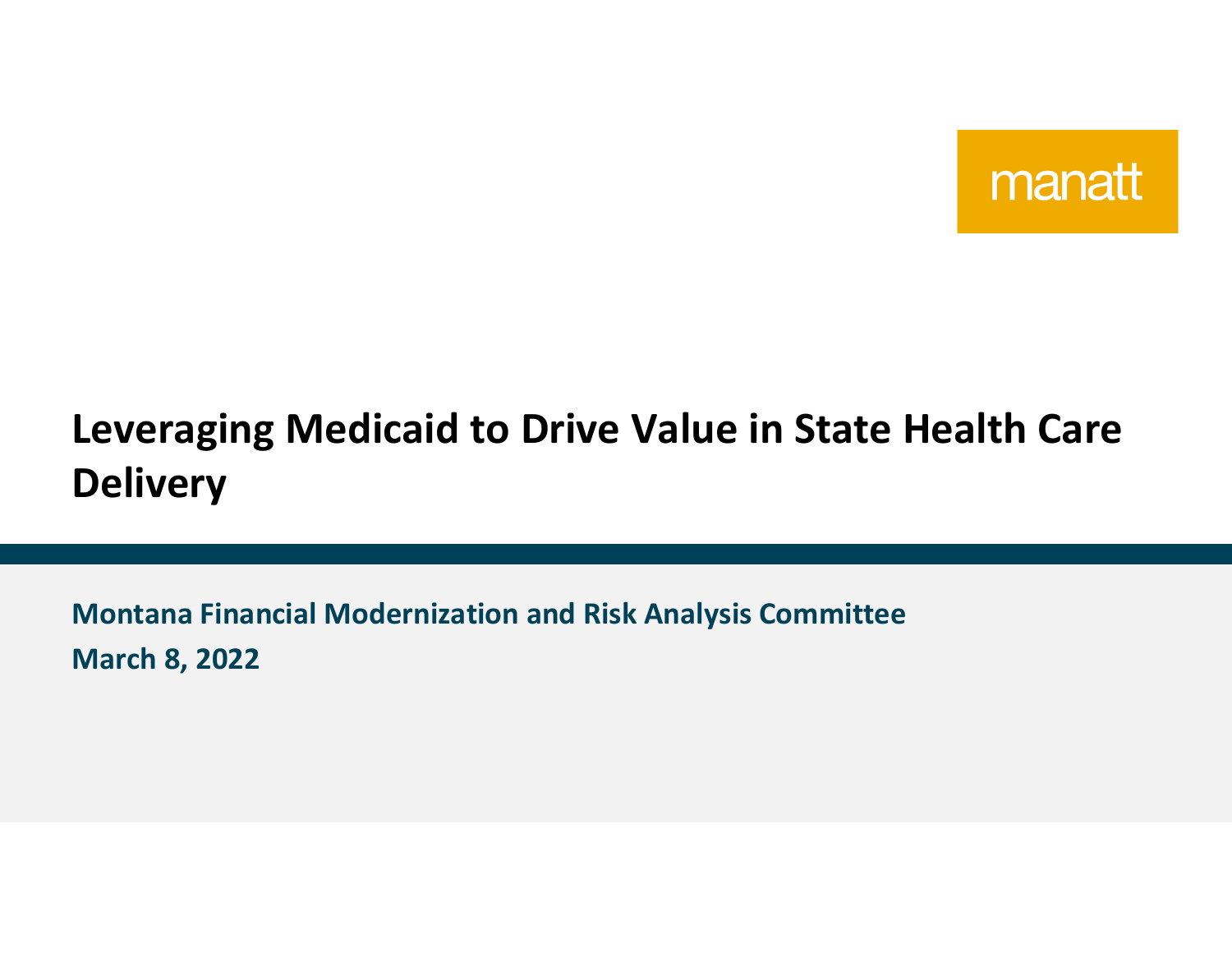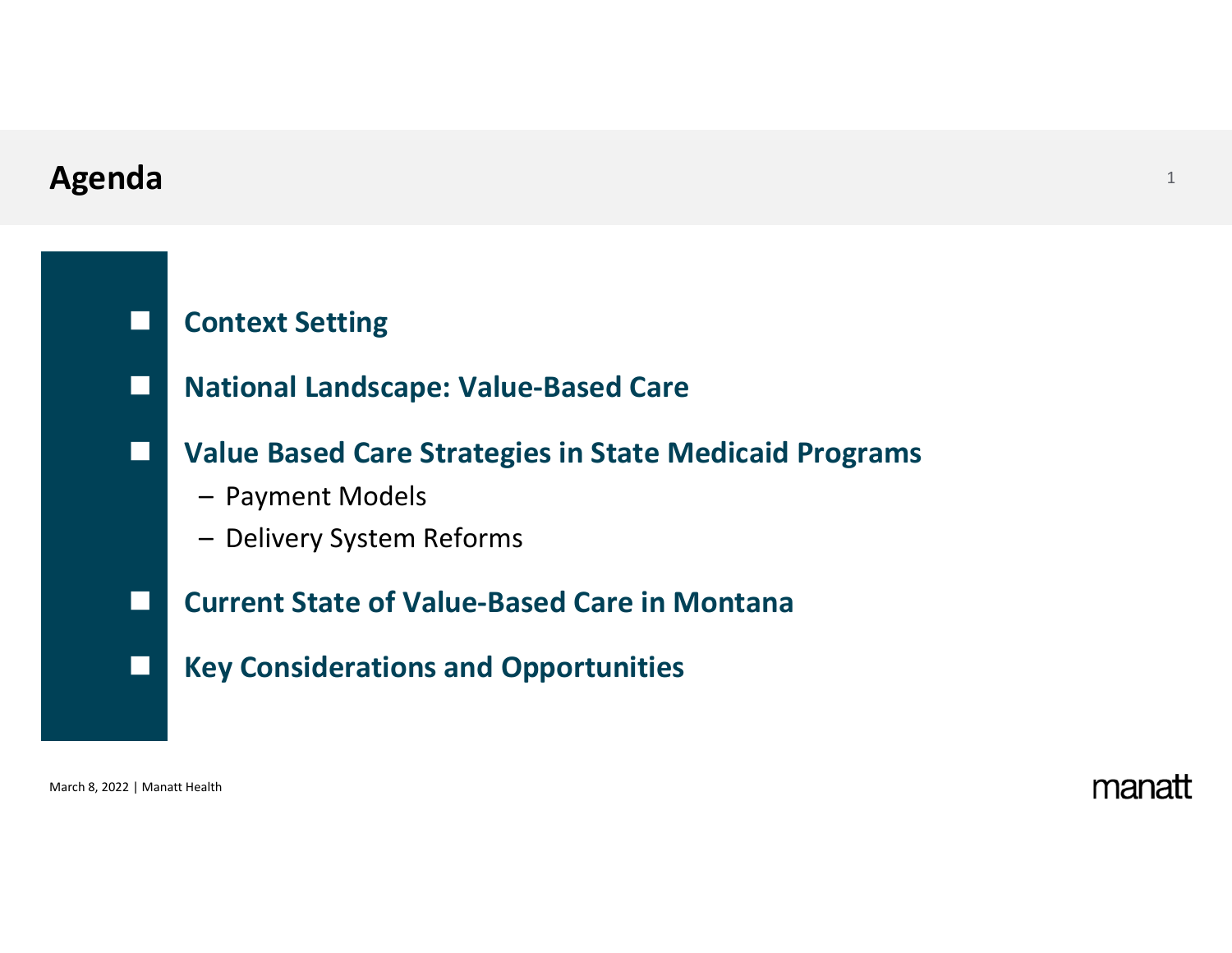## **Context Setting**

March 8, 2022 | Manatt Health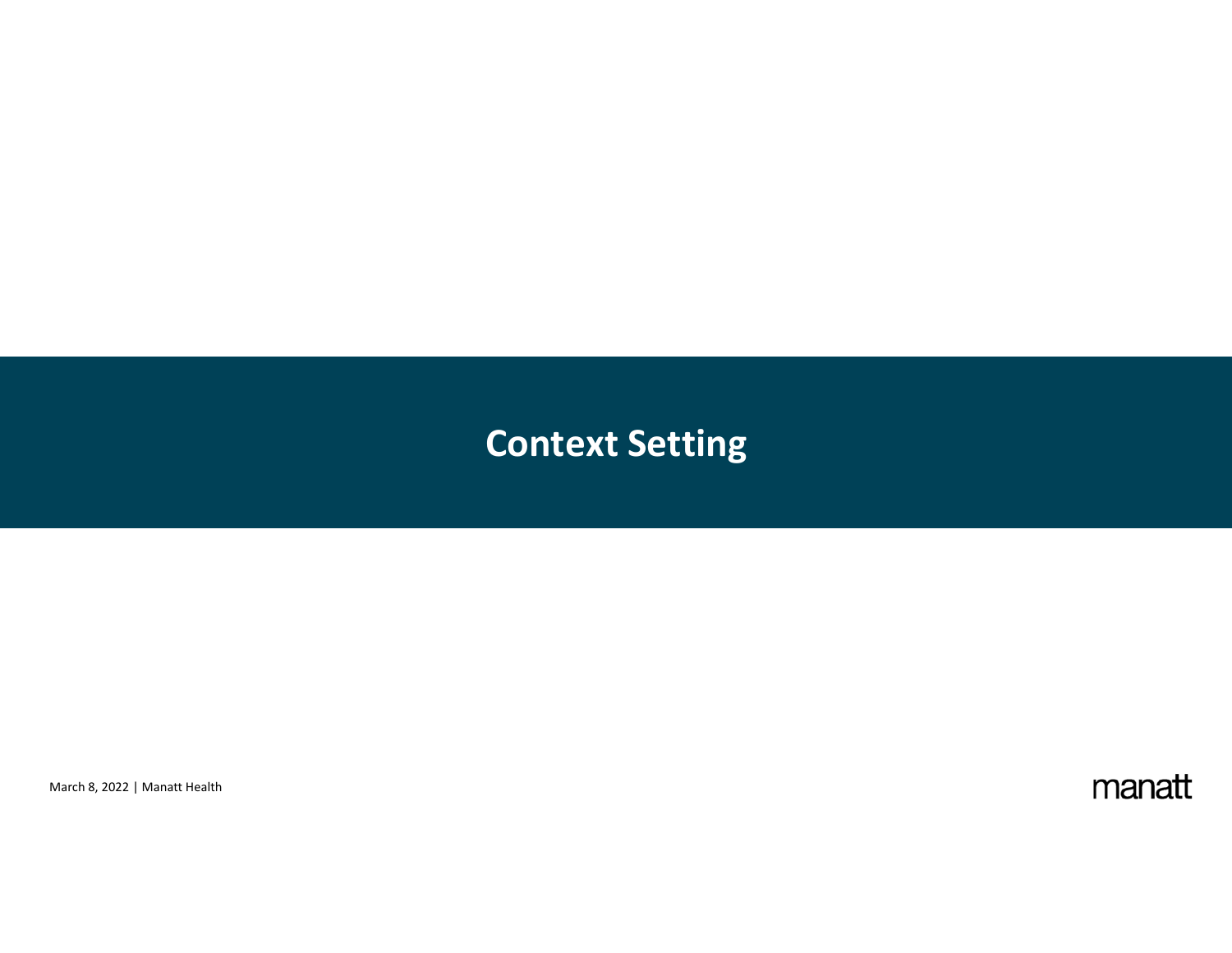## **Overview of Medicaid Program** <sup>3</sup> **in Montana**

### **Medicaid provides health coverage for one‐in‐four Montanans (279,334 individuals in 2021), with impacts on the state budget, economy, and health.**

#### **Federal/State Spending Overview**

- Medicaid is jointly funded with the federal government, which reimbursed Montana for 80 cents of every dollar it spent on member care in State Fiscal Year 2021.
- Montana leverages <sup>a</sup> lower proportion of its State General Fund (12%) to finance its Medicaid program compared to the national average (18%) and peer states with similar demographic and characteristics, including Colorado (25%), South Dakota (20%) and Wyoming (17%).
- While Montana's average Medicaid spending per enrollee (\$6,632) is in line with the national average (\$6,556), Montana's per capita spending is lower than in many peer states, including, North Dakota (\$10,034), Wyoming (\$7,463) and Idaho (\$6,823).
- **Spending During the Public Health Emergency.** While Montana's overall Medicaid spending increased from approximately \$2 billion in 2019 to \$2.2 billion in 2021, overall state spending decreased (from \$460 million to \$430 million), with the federal government picking up the difference.
- **Delivery System.** Montana is one of 10 states that does not use <sup>a</sup> managed care model in its state Medicaid program.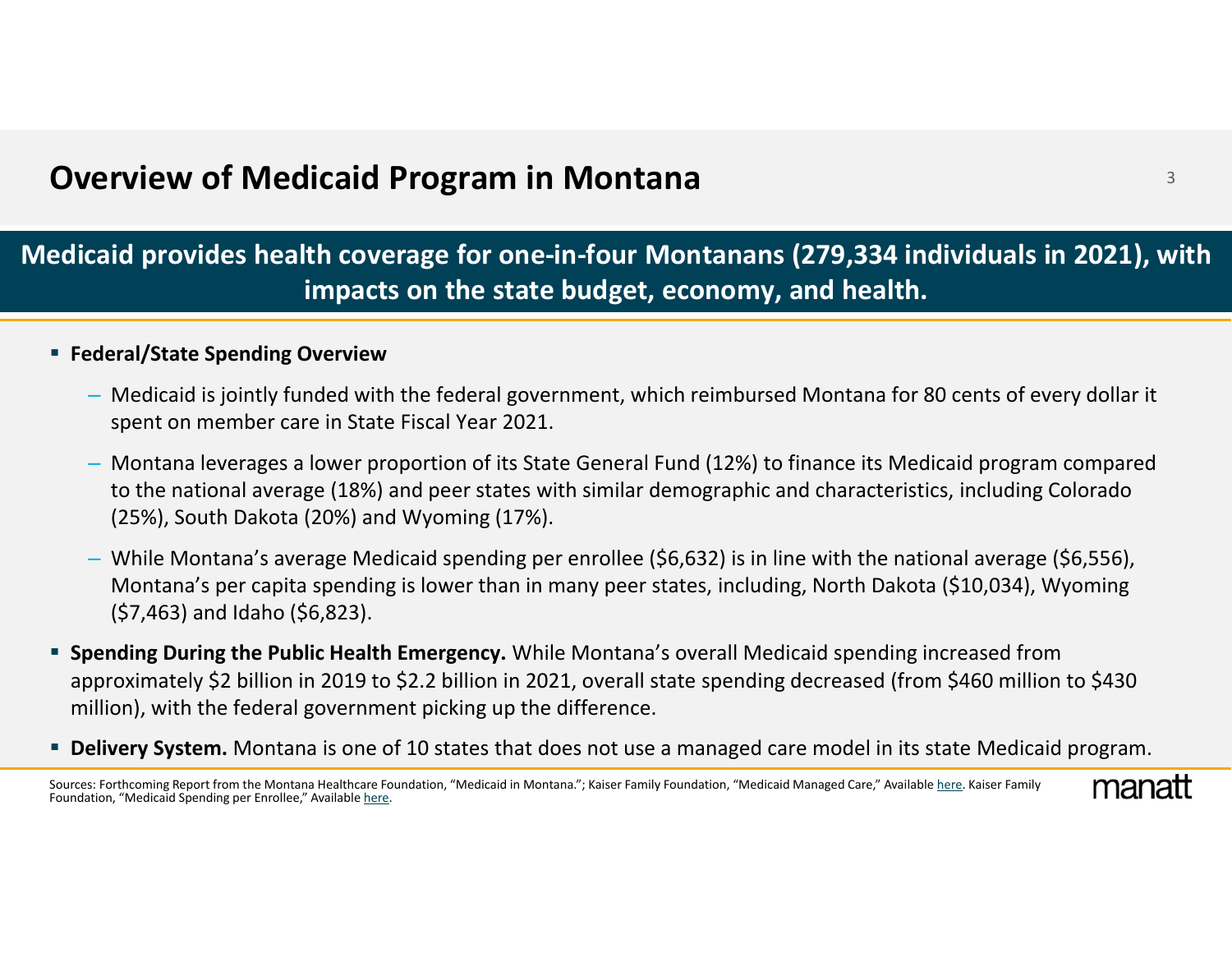### **Impact of Medicaid on Access to Health Care Services in Montana**

- **Preventive Services.** Medicaid provides access to preventive services to help Montanans of all ages maintain their health, particularly among low-income adults enrolled as a result of Medicaid expansion. In 2021, more than 55,000 expansion enrollees received preventive services.
- **Behavioral Health.** Medicaid expansion has opened new federal and state funds to support substance use prevention and treatment. Over 31,000 expansion enrollees received mental health treatments, and over 5,000 received substance use disorder treatments in 2021.
- Telehealth. Prior to and during the COVID-19 pandemic, telehealth services have played a critical role in supporting Montanans with behavioral health needs, particularly in rural areas.
- **Emergency Department Utilization.** Forthcoming research, presented by the Montana Healthcare Foundation in its *Medicaid in Montana* 2022 annual report (produced in partnership with DPHHS), will share encouraging findings on emergency department use for Medicaid expansion enrollees.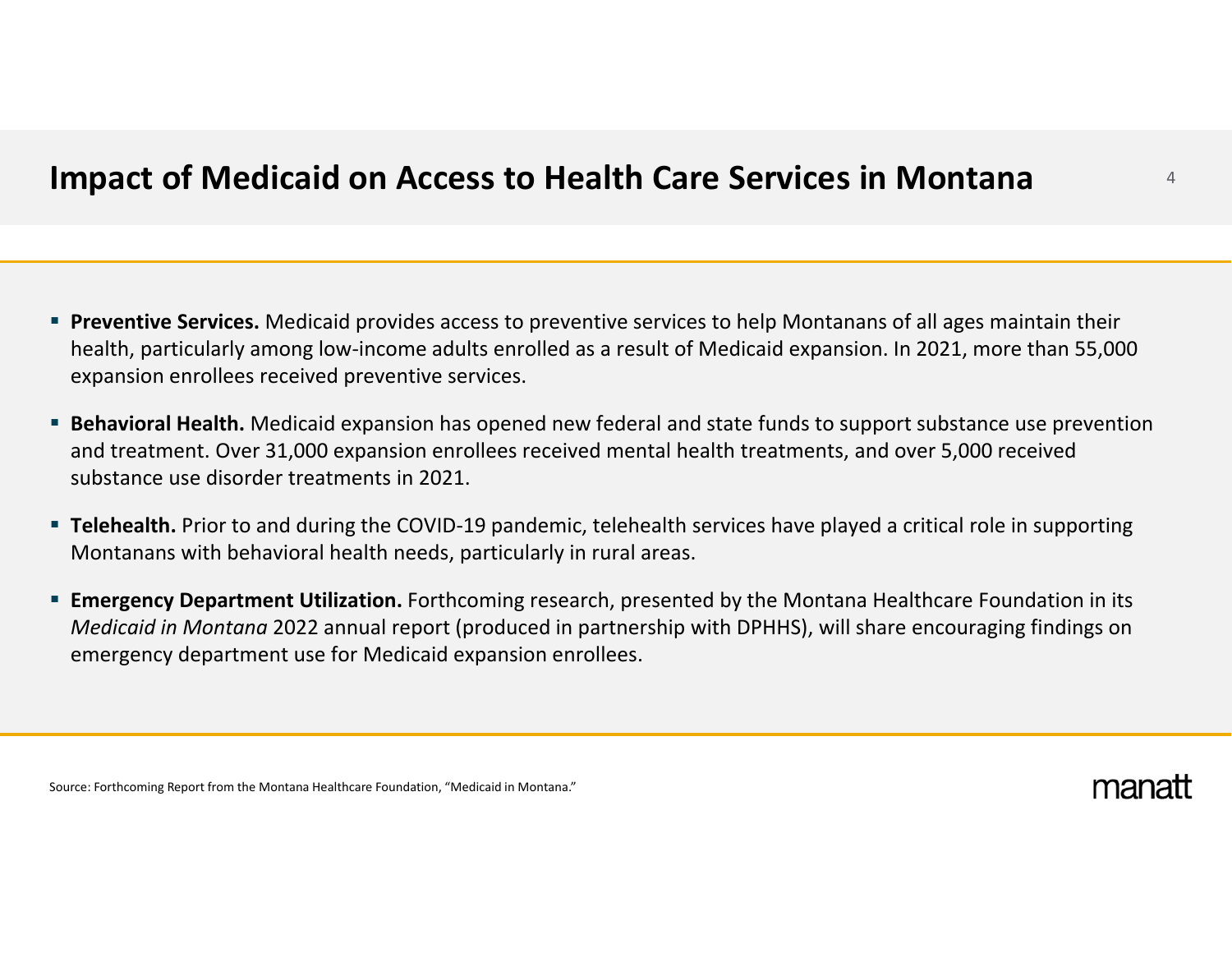## **Impact of Medicaid Expansion on Montana's Economy**

### **Medicaid expansion brings over \$650 million into Montana annually, creating jobs and supporting new economic activity.**



Source: Forthcoming Report from the Montana Healthcare Foundation, "Medicaid in Montana."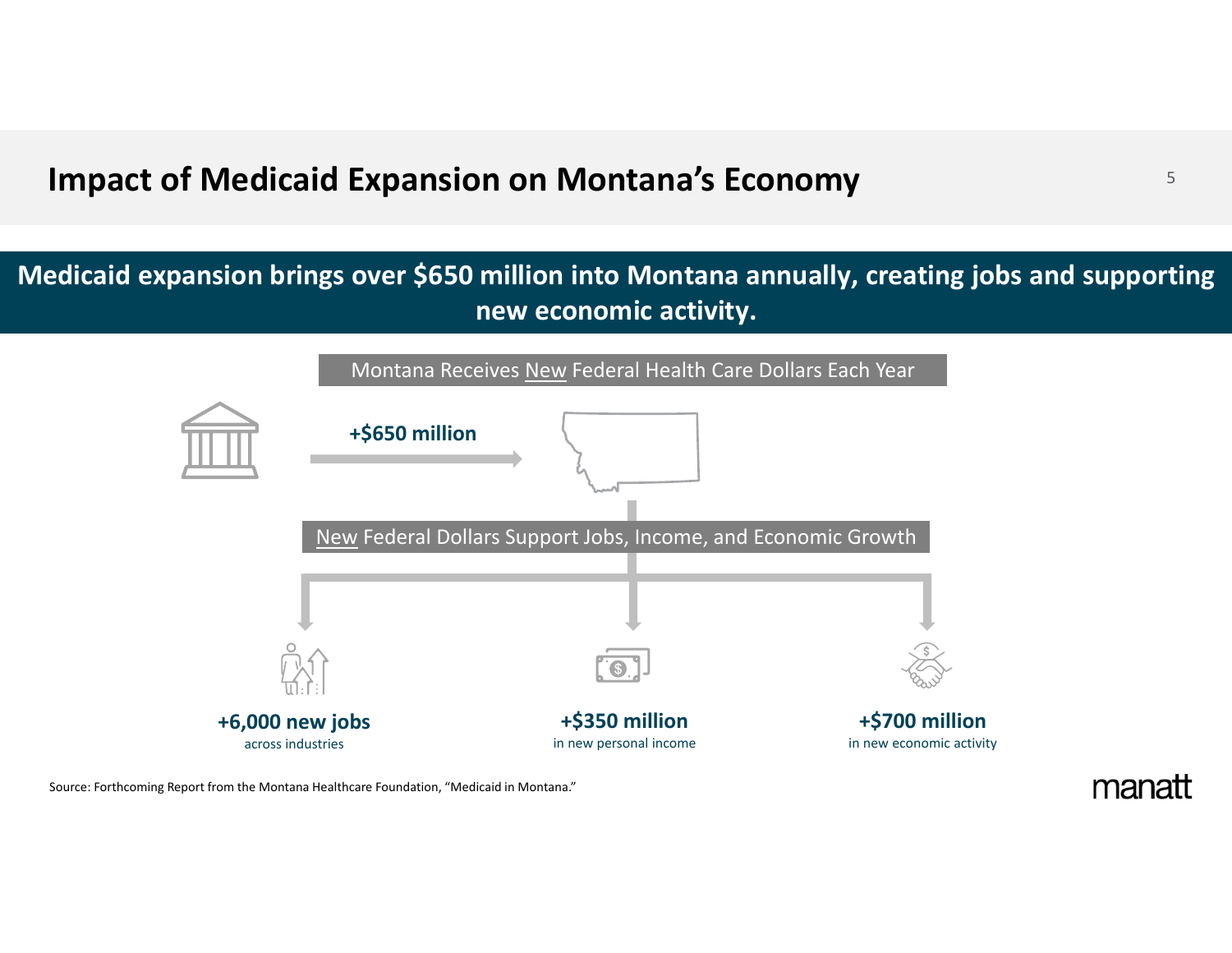## **Medicaid Growth During the COVID‐19 Public Health Emergency**

### **During the public health emergency, Medicaid has been <sup>a</sup> foundational support for individuals impacted by job loss and COVID‐19‐related illness.**



\*E.g., parents and pregnant women

\*\*Includes children enrolled in Medicaid and CHIP Note: The number of states reporting data varies by month.

*Source:* Manatt analysis of state Medicaid enrollment databases.

- Nationally, Medicaid enrollment from March 2020 to July 2021 has **increased in every state**.
- Medicaid and CHIP have **added more than 12 million enrollees** since the beginning of the pandemic.
- In Montana, **Medicaid enrollment increased by approximately 24,000** enrollees (8.8%) from 2020 to 2021.
- Some states have seen overall growth **in excess of 30%.**
- Enrollment growth has been the **fastest among non‐elderly, non‐disabled adults** in nearly all states, with <sup>a</sup> median growth of 40.3%.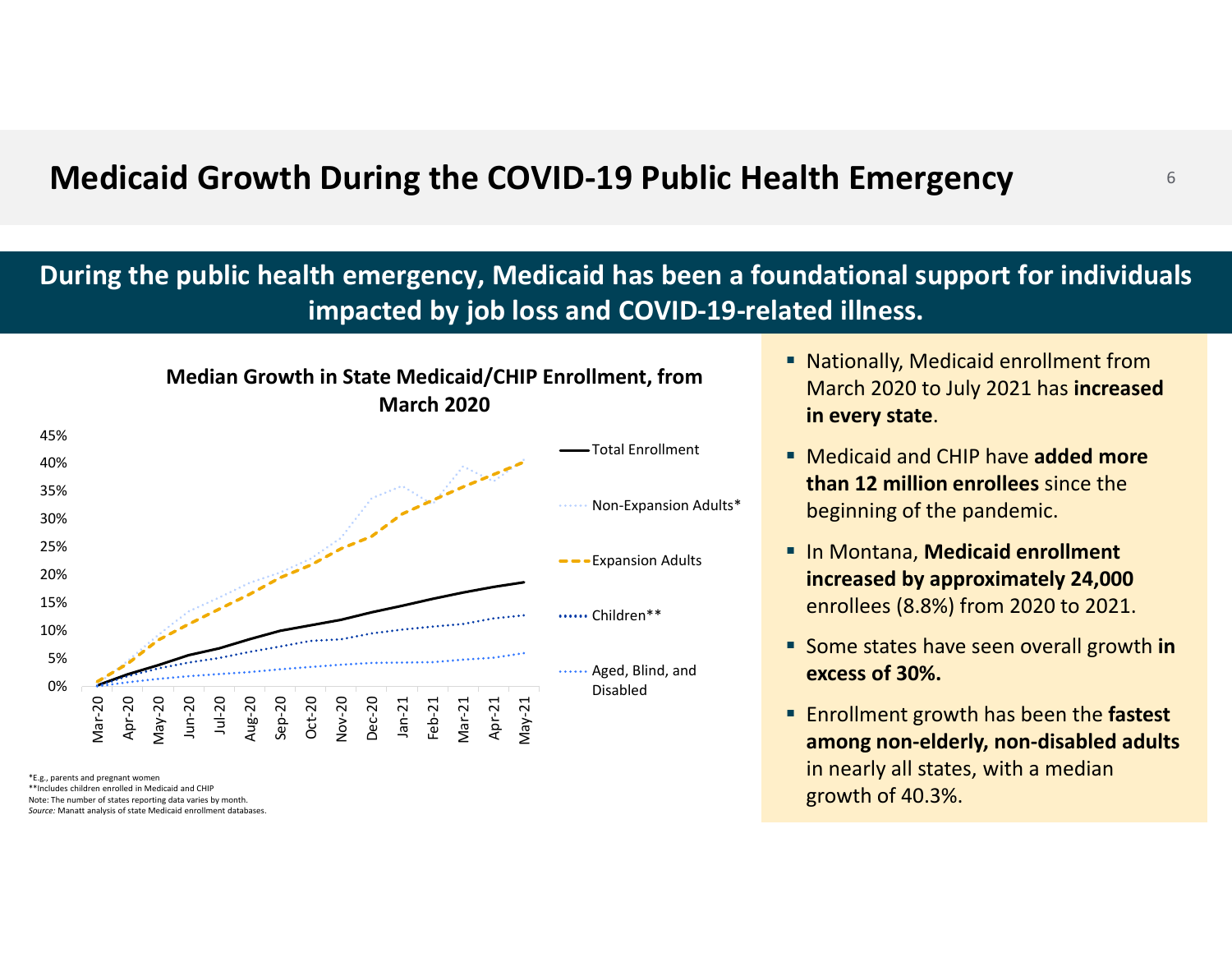## **Emerging** <sup>7</sup> **from the Public Health Emergency**

**As the nation emerges from the pandemic, states are looking to ensure that Medicaid programs, even with higher enrollment, can continue to deliver high‐quality care at contained costs.**

- States have been federally required to maintain continuous Medicaid coverage during the federal public health emergency as <sup>a</sup> condition of receiving <sup>a</sup> temporary FMAP increase under the Families First Coronavirus Response Act.
- When continuous coverage requirements end, Montana will need to conduct <sup>a</sup> full redetermination for all enrollees who would have otherwise been subject to redetermination.
	- History has shown that redeterminations can cause coverage losses, even among eligible individuals.
	- As Montana emerges from the pandemic, it will be critical to ensure that eligible individuals remain enrolled in coverage, while maintaining high quality care.

States face an opportunity to establish new care models that ensure high-quality care is delivered to **increasingly high numbers of enrollees, while containing state costs.**

March 8, 2022 | Manatt Health

manai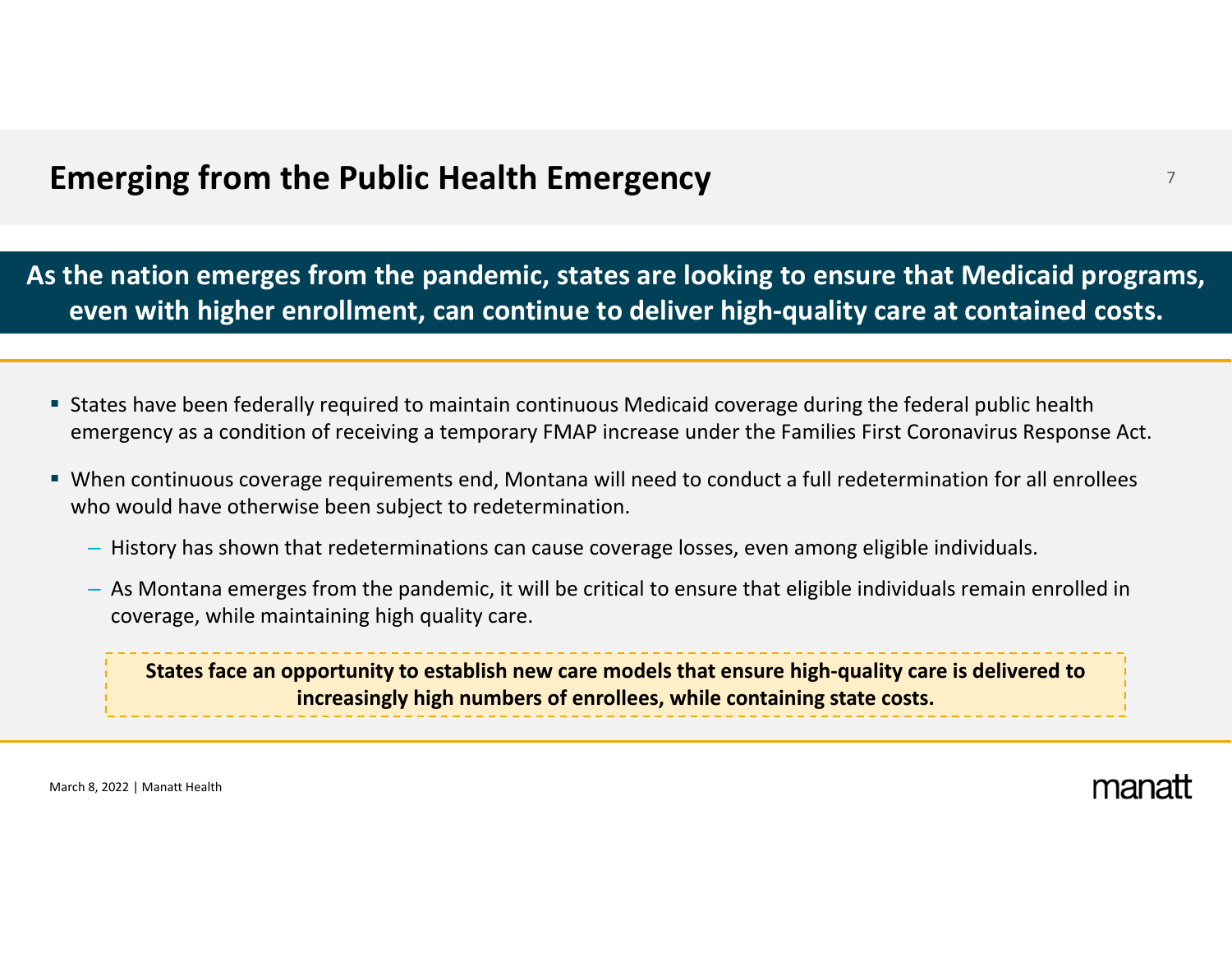# **National Landscape: Value‐Based Care**

March 8, 2022 | Manatt Health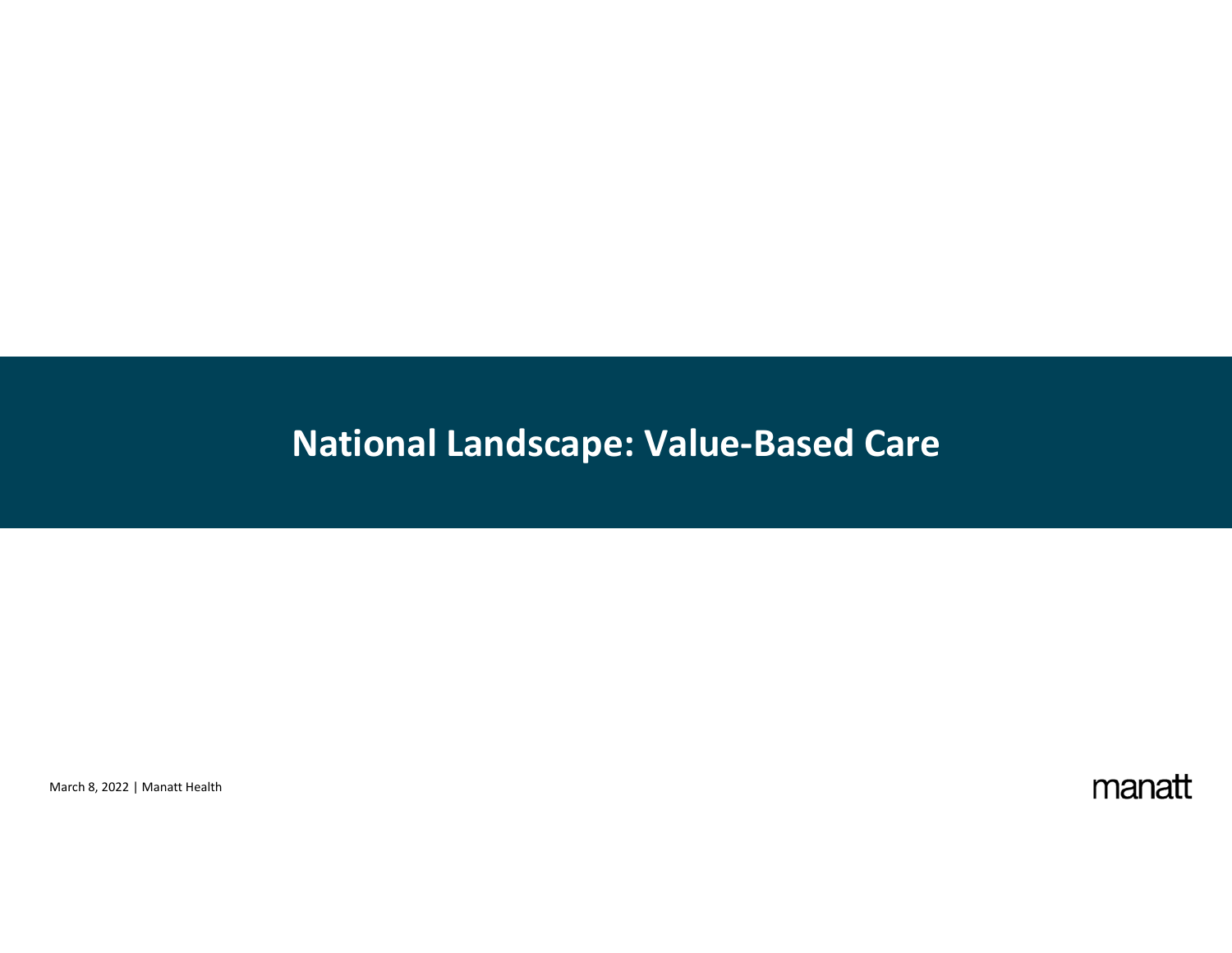### **Value** <sup>9</sup> **‐Based Care Objectives & Strategies**

**The goal of value‐based care is to improve the quality of care while containing costs. Healthcare payers are designing new ways to pay for and deliver care that move away from "volume" and towards "value". State Medicaid programs, which cover approximately 20% of the population nationally, can be leaders in driving systemwide movement towards value‐based models.**

**Example Value‐Based Care Strategies**



March 8, 2022 | Manatt Health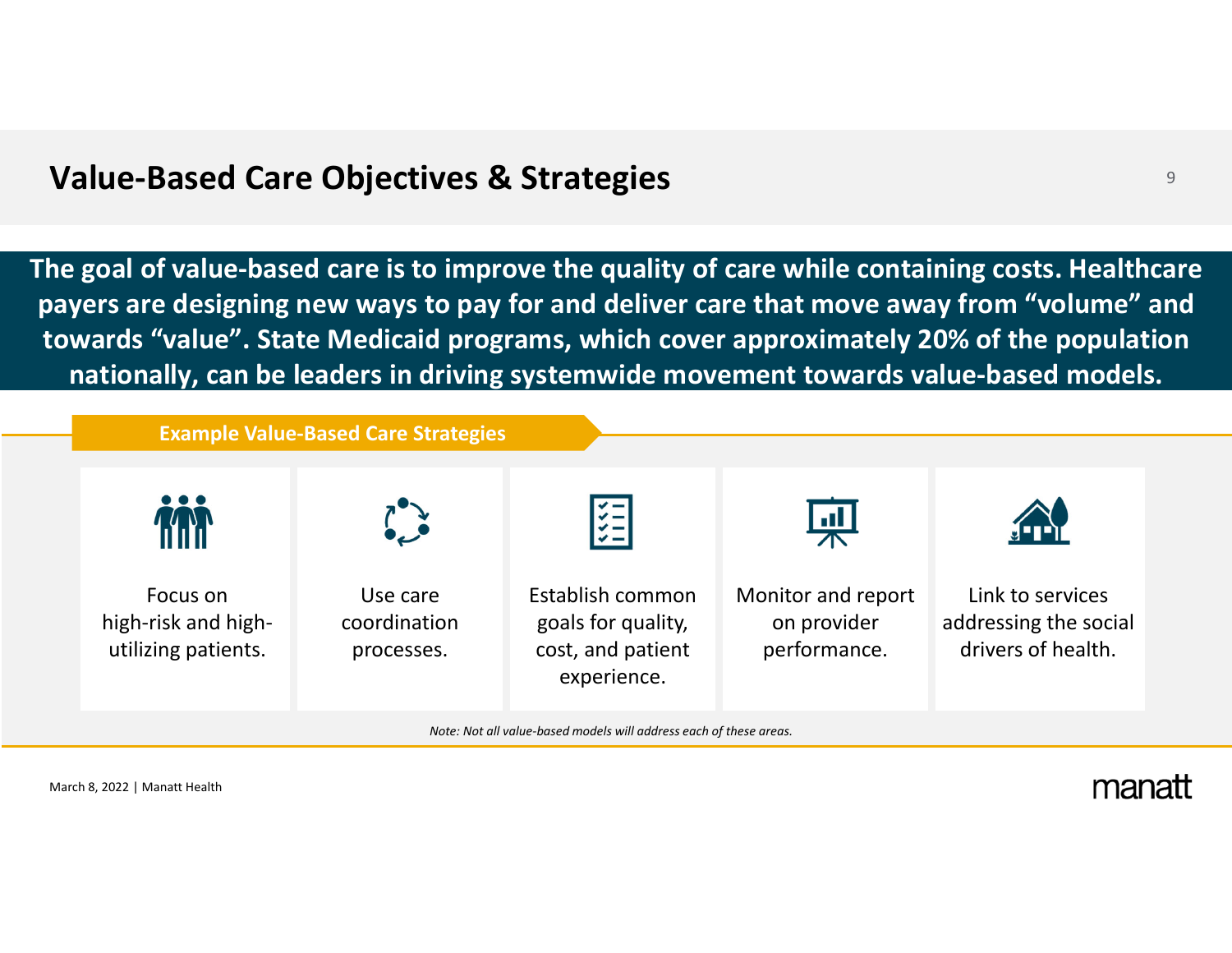## **Spectrum of Value-Based Payment Models Department of Value-Based Payment Models**



March 8, 2022 | Manatt Health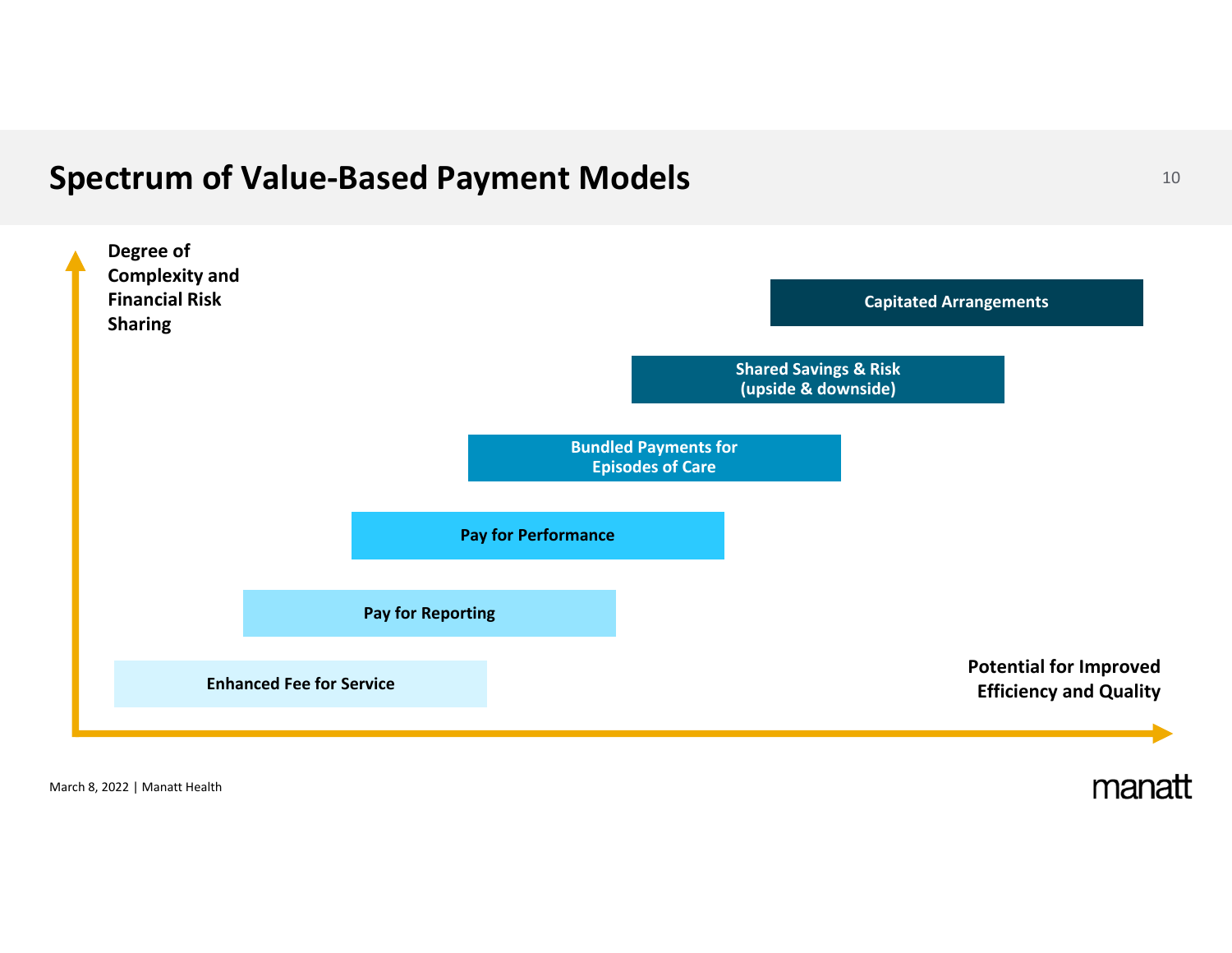### **Value** <sup>11</sup> **‐Based Payment Models**

**Value‐based payment models realign provider incentives and can incorporate risk to encourage improved performance, discourage unnecessary care, and control costs.**

**Value‐based payment models are often combined with or linked to delivery system reforms, including programs that enhance care coordination and connect enrollees with wraparound services and supports.**

#### **Pay‐for‐Performance:**

Provides incentives toproviders to improve performance in specific areas, such as quality (process & outcomes measures), patient experience, and cost.

#### **Bundled Payments:**

Reimburse providers based on expected costs for clinically‐defined episodes of care. Payments aim to discourage unnecessary care, encourage coordination, and improve quality.

#### **Shared Savings:**

Providers typically are assigned <sup>a</sup> patient population and <sup>a</sup> cost benchmark to manage under. Providers are offereda percentage of net savings realized as <sup>a</sup> result of their efforts. Providers may eventually assume downside risk as well as shared savings.

#### **Capitated Arrangements:**

Providers or provider groups are paid <sup>a</sup> fixed amount for each enrolled patient. Payment is typically based on the average expected health care utilization of that patient and may be adjusted for patient risk factors, demographic information, and location.

March 8, 2022 | Manatt Health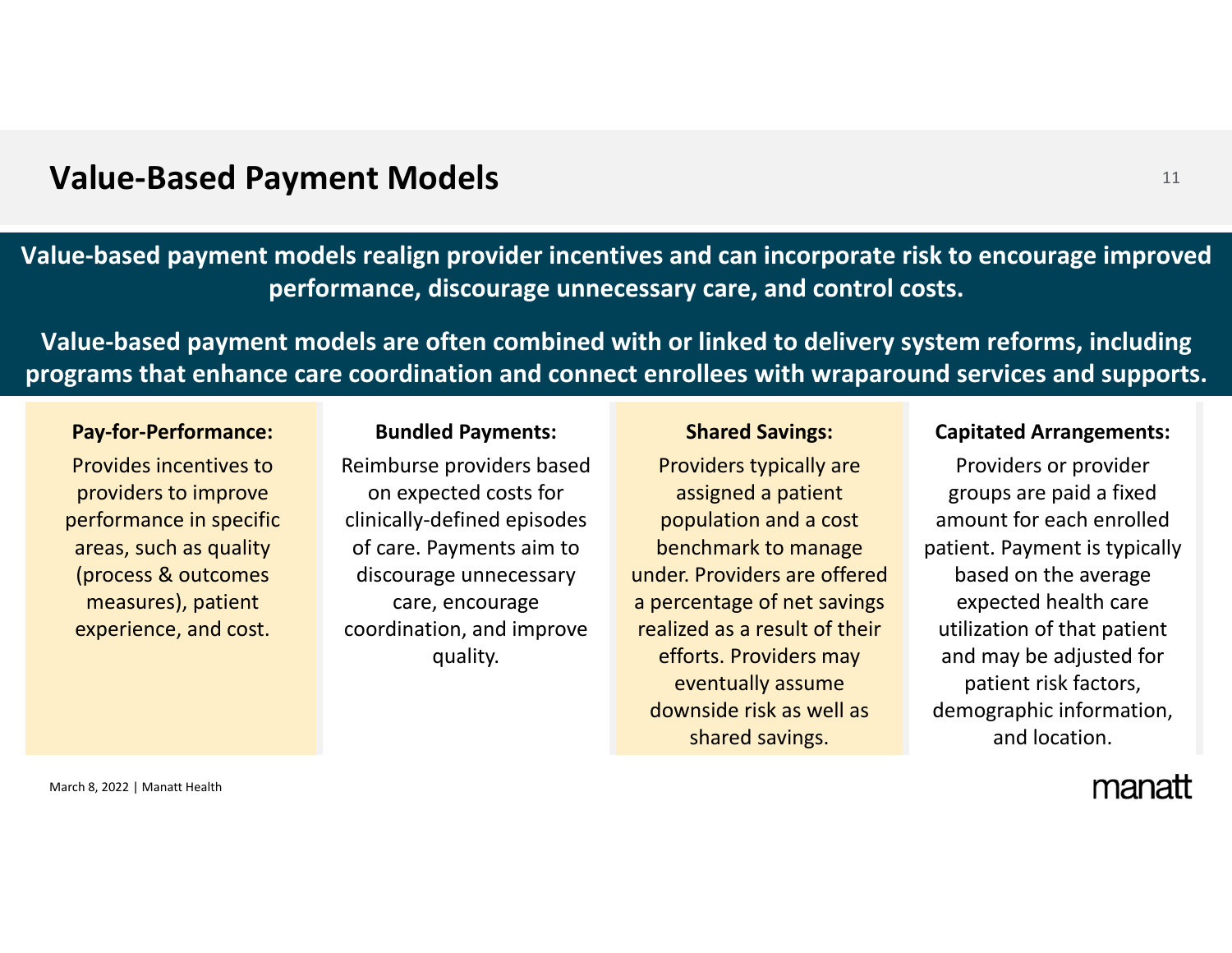## **Episode** <sup>12</sup> **‐Based ("Bundled") Payments**

**Episode‐based payments, sometimes called "bundled payment" programs, reimburse providers on the basis of expected costs for clinically‐defined episodes of care.**

- **Bundled payments aim to:** 
	- Discourage unnecessary care
	- Encourage coordination across providers
	- Improve quality without penalizing providers for caring for sicker patients
- **Bundles may include services provided by all providers,** including nurses.
- **Bundled payments are being tested in Medicare and** Medicaid and can be accomplished in either fee‐for‐service (FFS) or managed care delivery system.

#### **State Example: Arkansas Payment Improvement Initiative**

- Arkansas Medicaid, which delivers the vast majority of Medicaid services through <sup>a</sup> FFS delivery model, established 12 episodes of care.
- **Providers are reimbursed on FFS basis. At the end** of the year, individual provider spending per episode is compared to average spending per episode. Provider shares in savings or losses if spending is far above or below average.
- п Providers must meet quality benchmarks to share in savings

March 8, 2022 | Manatt Health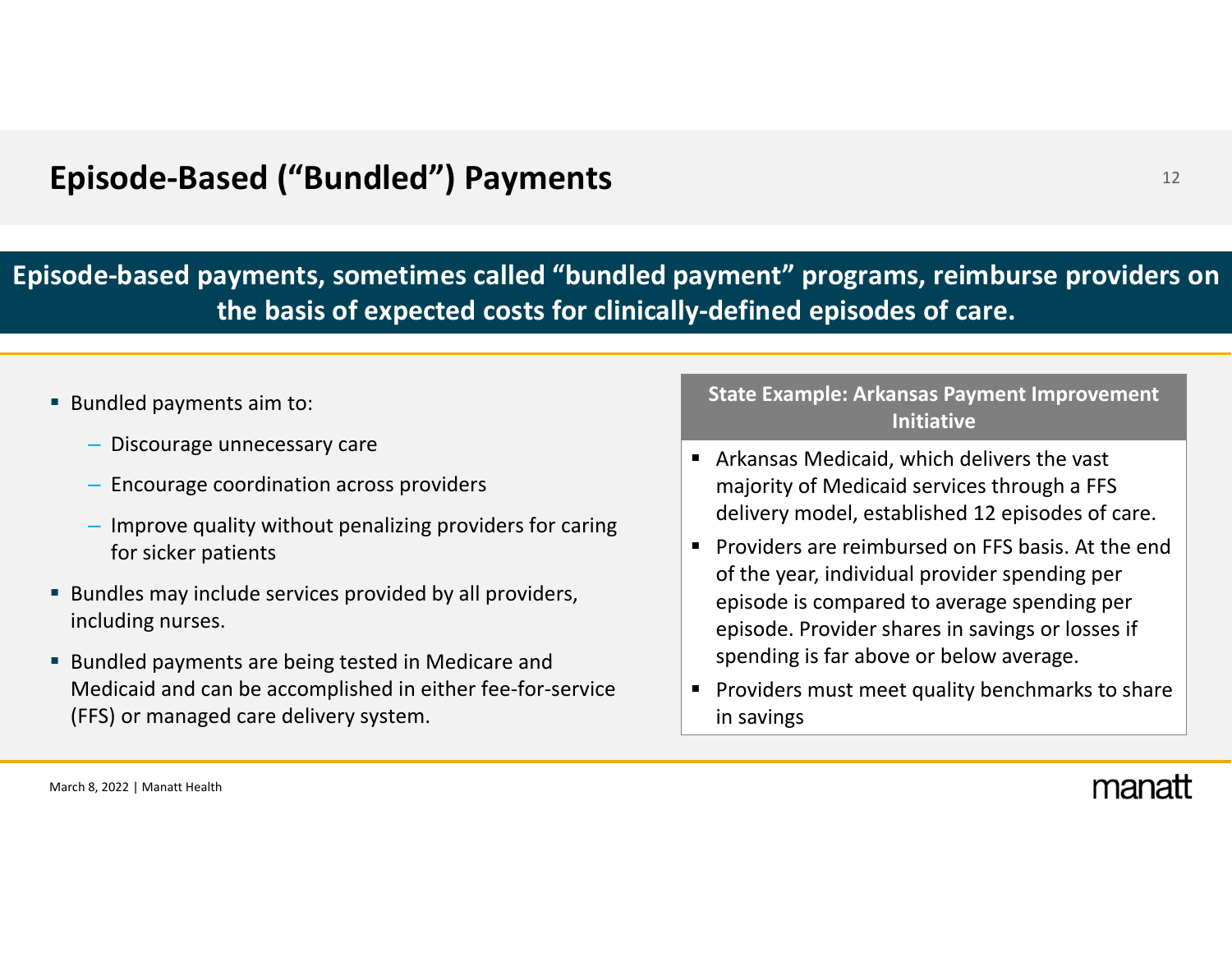## **Global Budget** <sup>13</sup>

**Global budgets are <sup>a</sup> form of capitation in which providers—typically hospitals—are paid <sup>a</sup> prospectively‐ set, fixed amount for the total number of services they provide during <sup>a</sup> given period of time.**

#### Global budgets aim to:

- Contain overall spending growth
- Identify lower‐cost ways of delivering hospital care
- Increase investments in primary care
- **Providers are responsible for expenditures in excess of the** set amount in addition to quality outcomes, creating an incentive to reduce unnecessary utilization and invest in prevention.
- States including Maryland, Pennsylvania and Vermont are testing the utility of the model in different settings.

#### **State Example: Maryland's Global Hospital Budget**

- In 2014, Maryland initiated an all-payer global budget program for all acute‐care hospitals in the state.
- $\blacksquare$ ■ The program limits growth in per-person total spending on hospital care, across all payers in Maryland, to <sup>a</sup> predetermined percent each year.
- $\blacksquare$  Maryland's global budget program has reduced total expenditures and total hospital expenditures without shifting costs to other parts of the health care system outside of global budgets.

March 8, 2022 | Manatt Health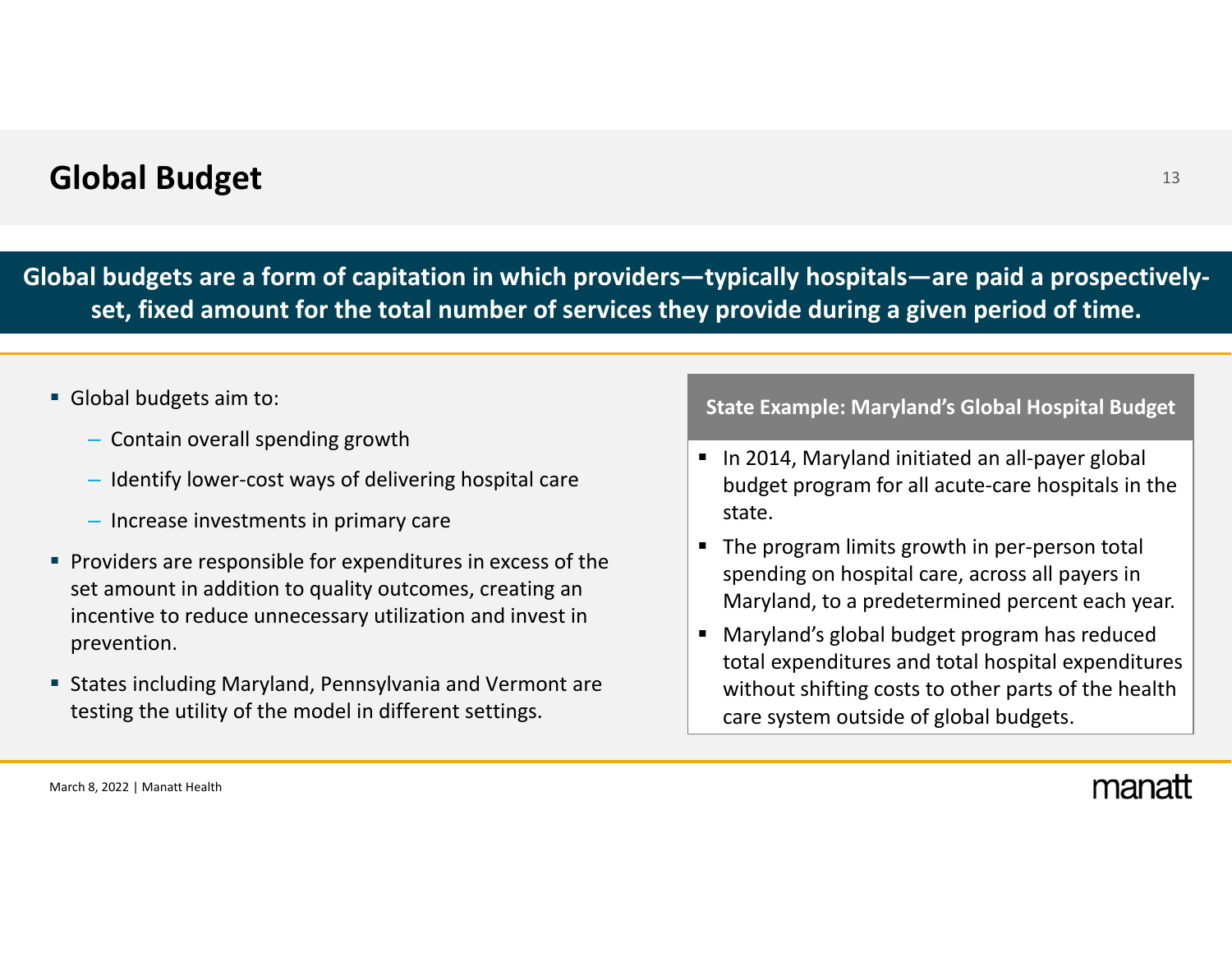### **Patient** <sup>14</sup> **‐Centered Medical Homes**

**The Patient‐Centered Medical Home (PCMH) is <sup>a</sup> care delivery model in which <sup>a</sup> patient's treatment is coordinated through their primary care physician to ensure they receive the necessary care when and where they need it, in <sup>a</sup> manner they can understand.**

- PCMH programs promote patient-centered care through:
	- Care management teams
	- Focus on patient‐centered access and continuity of care
	- Setting performance goals
- PCMHs are often paid <sup>a</sup> per member per month fee in addition to FFS payments for Medicaid patients, which may be risk‐adjusted to pay for patients with complex needs.
- PCMH programs can save money by reducing hospital and emergency department visits, mitigating health disparities, and improving patient outcomes.

#### **State Example: Community Care of North Carolina (CCNC)**

- CCNC is a public-private partnership that creates regional networks of primary care clinicians, hospitals, and community organizations to provide care using the PCMH model.
- **Enrollees are linked to a primary care provider** that performs primary care services and provides care coordination and 24/7 on‐call assistance.
- $\blacksquare$ ■ CCNC providers have outperformed other providers in management of chronic disease and lowering costs.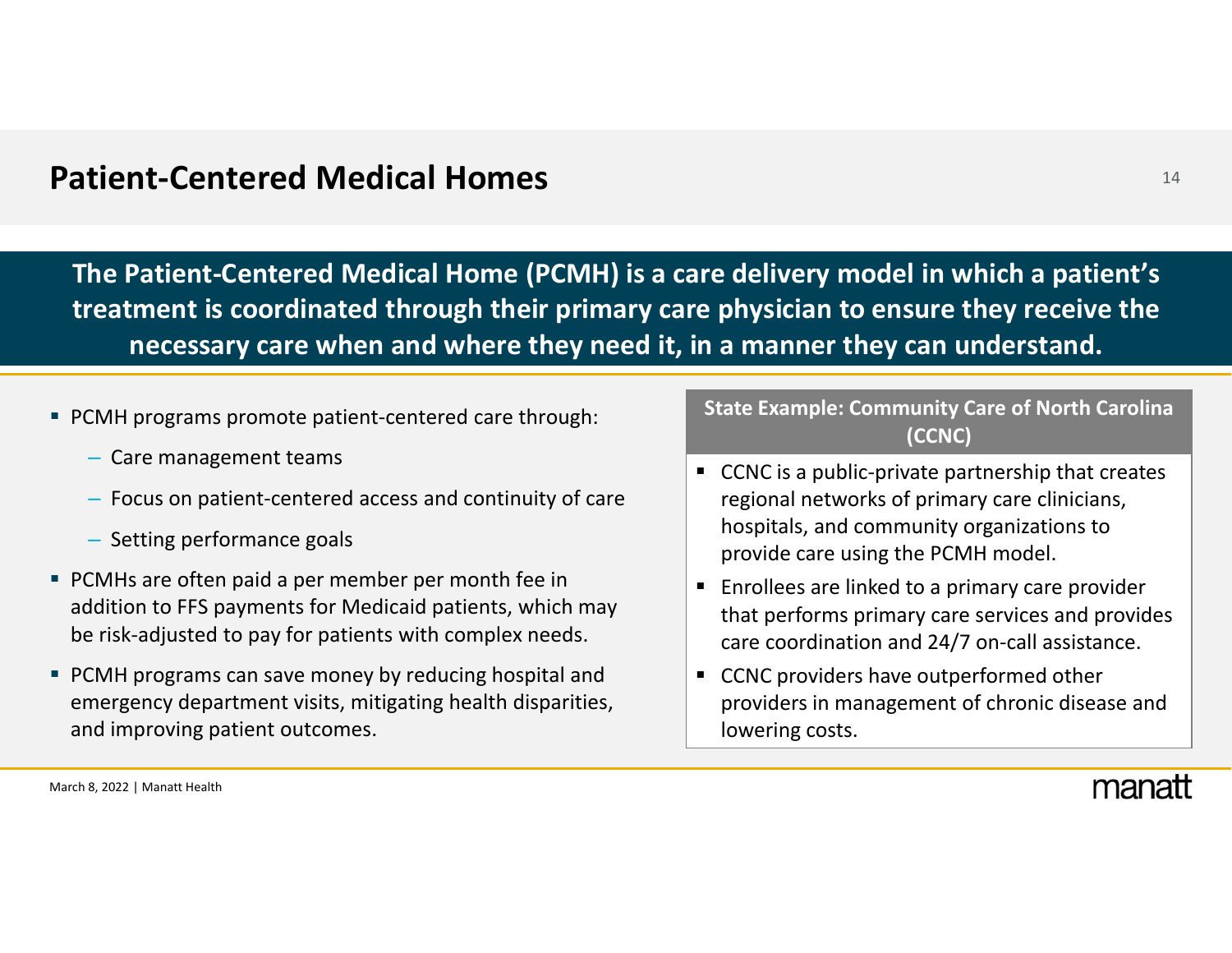## **Accountable Care Organizations** <sup>15</sup>

**Accountable care organizations (ACOs) refer to <sup>a</sup> group of health care providers that share responsibility for health care delivery and outcomes for <sup>a</sup> defined population.**

- ACOs are designed to improve care coordination and delivery by holding providers financially accountable for the health of <sup>a</sup> specified patient population by:
	- Implementing <sup>a</sup> value‐based payment structure
	- Measuring quality improvement
	- Collecting and analyzing data
- ACOs can be provider-driven (Colorado), health-plan driven (Oregon), or <sup>a</sup> hybrid of both models (Massachusetts, Minnesota).
- ACOs that meet quality standards can share savings.
- **In SFY 2019, 14 states reported having Medicaid ACOs.**

#### **State Example: Colorado Medicaid Accountable Care Collaborative (ACC)**

- Primary care providers contract with regional care collaborative organizations (RCCOs) to provide services to Medicaid enrollees.
- Colorado's seven RCCOs are responsible for providing medical management and care coordination and are accountable for quality and cost through utilization‐based incentive payments and <sup>a</sup> shared savings program.
- ACC has demonstrated reductions in costs and utilization as well as growth in enrollment.

March 8, 2022 | Manatt Health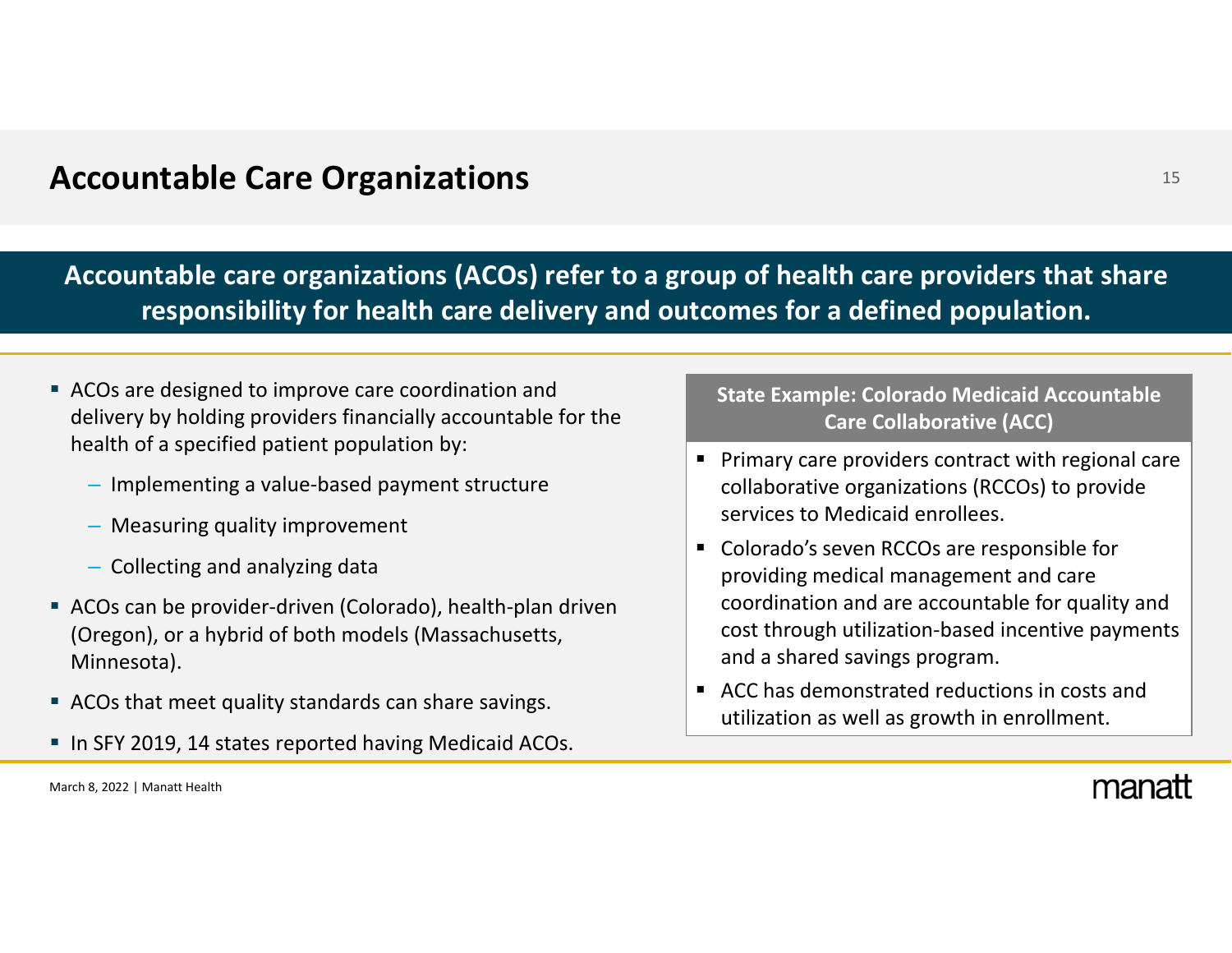### **Health Homes** <sup>16</sup>

**The Medicaid Health Home optional benefit allows states to access enhanced federal reimbursement for coordinating care for individuals with chronic conditions.**

- Medicaid Health Homes are designed to promote access to and coordination of physical and behavioral health services and long‐term services and supports for individuals with complex needs.
	- States may establish Health Homes for individuals who have two or more chronic conditions, have one chronic condition and are at risk for <sup>a</sup> second, or have one serious mental health condition.
	- States have flexibility to design their own payment models for Health Homes to maximize efficiency.
- **Five states have implemented a SUD Health Home program** focused on opioid use disorder.

#### **State Example: Vermont Opioid Use Disorder Health Home**

- System of regional hubs focused on providing medication assisted therapy (MAT) and related services for individuals with opioid dependence.
- $\blacksquare$  **Hub**: Registered nurse and master's level licensed clinician case manager, and program director paid monthly bundled rate per patient.
- $\blacksquare$  **Spoke**: Registered nurse and clinician case manager employed by Blueprint Community Health Team.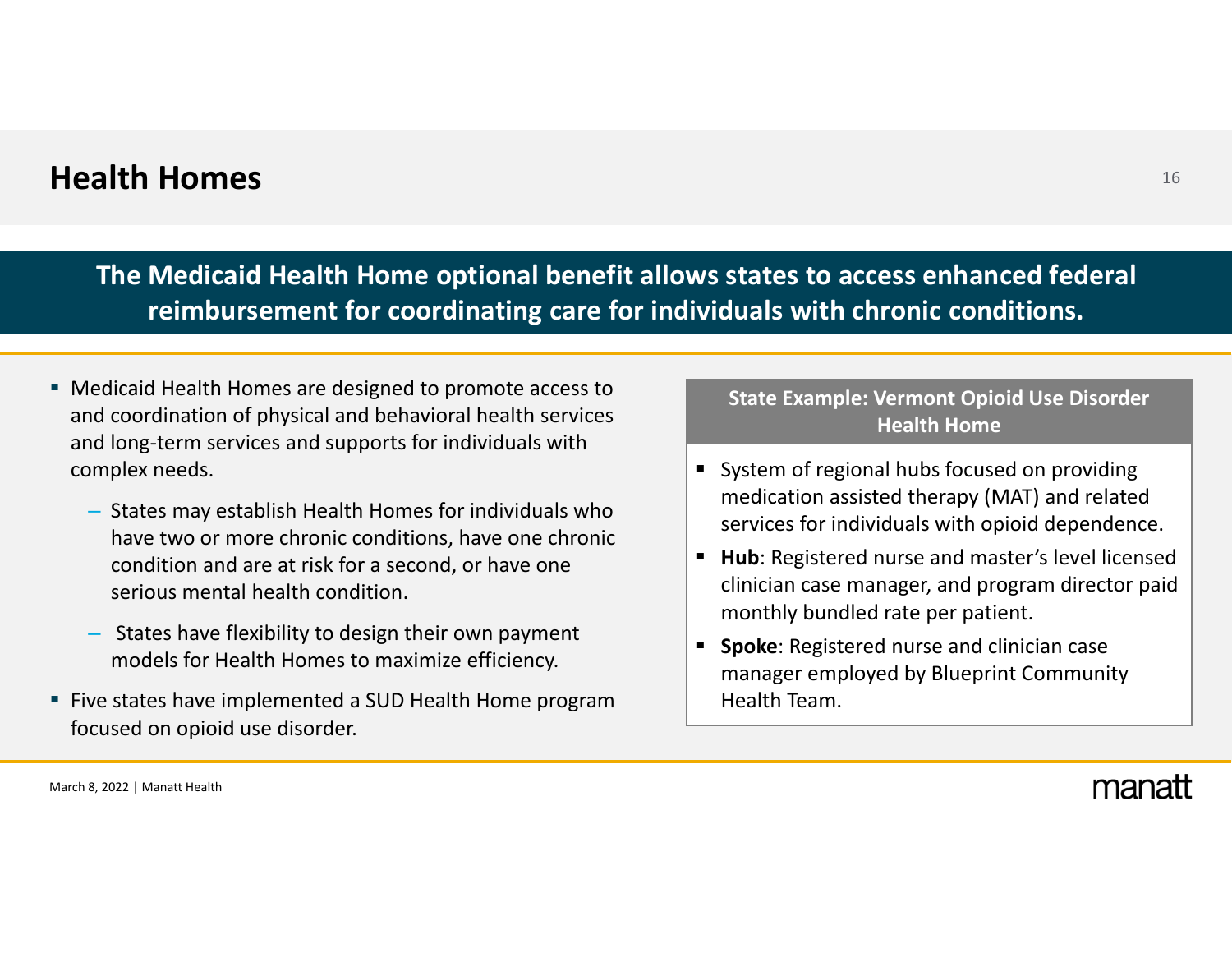## **Current State of Value‐Based Care in Montana**

March 8, 2022 | Manatt Health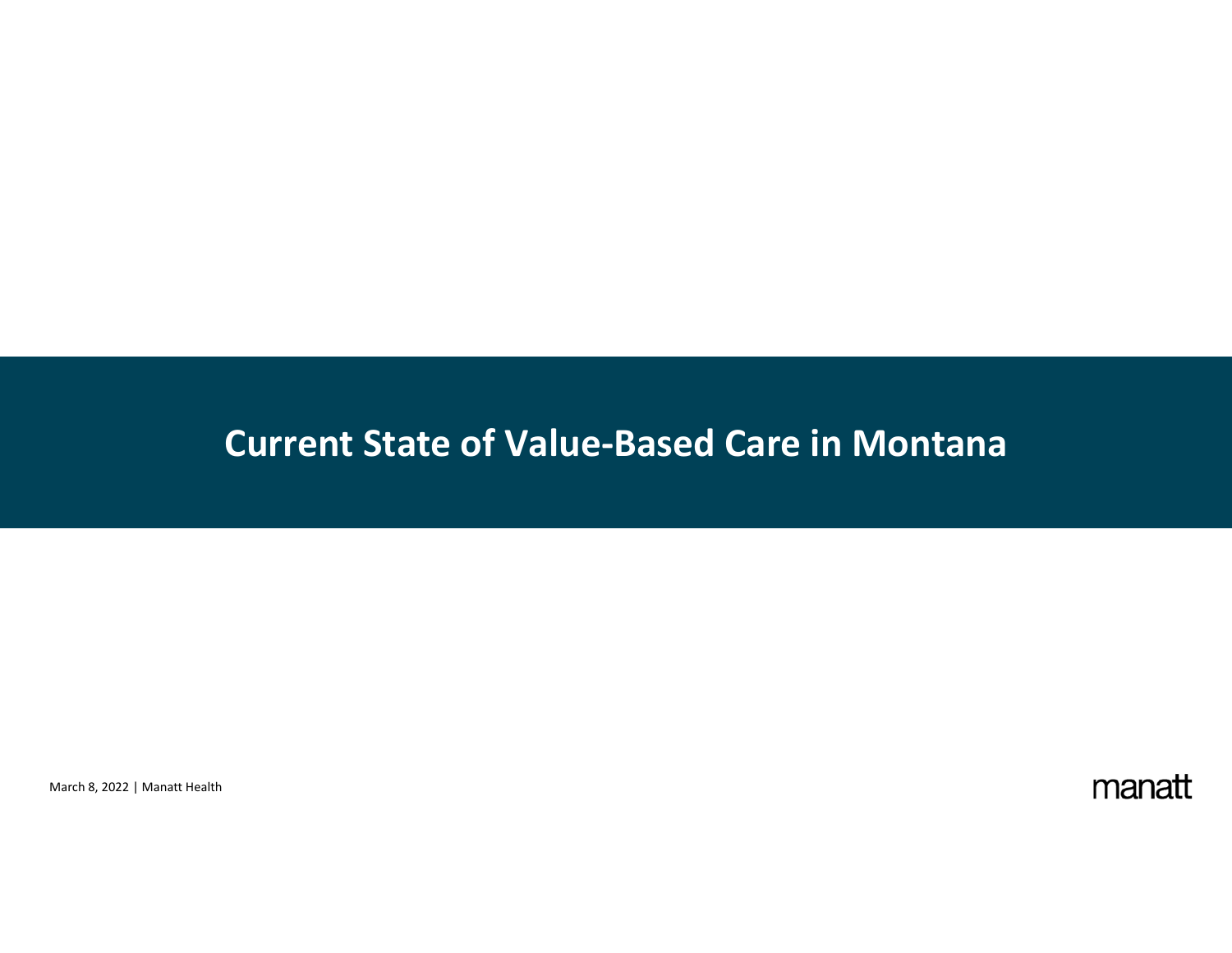## **Current State of Value** <sup>18</sup> **‐Based Care in Montana**

**DPHHS operates three provider‐based care coordination programs that range in the supports they provide for Medicaid beneficiaries depending on their acuity. Passport to Health acts as the "gatekeeper" and directs members to more intensive supports.**



**Passport to Health:** Provides primary care, preventive care, health maintenance, treatment of illness and injury, and coordination of member's access to medically necessary specialty care by providing referrals and follow‐up. Includes care management for behavioral health conditions.



**Comprehensive Primary Care Plus (CPC+):** A multi‐payer pilot program sponsored by CMS. Track 1 and Track 2 providers offer all Passport to Health services and enhanced functions including risk stratified care management, parent and caregiver education, and population health programs. Beginning January 2022, CPC+ practices will also be able to participate in Primary Care First (PCF).



**Patient Centered Medical Homes (PCMH):** Offer all Passport to Health services, team‐based ongoing patient care, and care coordination services. Care management teams usually consist of the primary care provider, <sup>a</sup> nurse, <sup>a</sup> social worker and in some cases <sup>a</sup> behavioral health specialist.

March 8, 2022 | Manatt Health

mana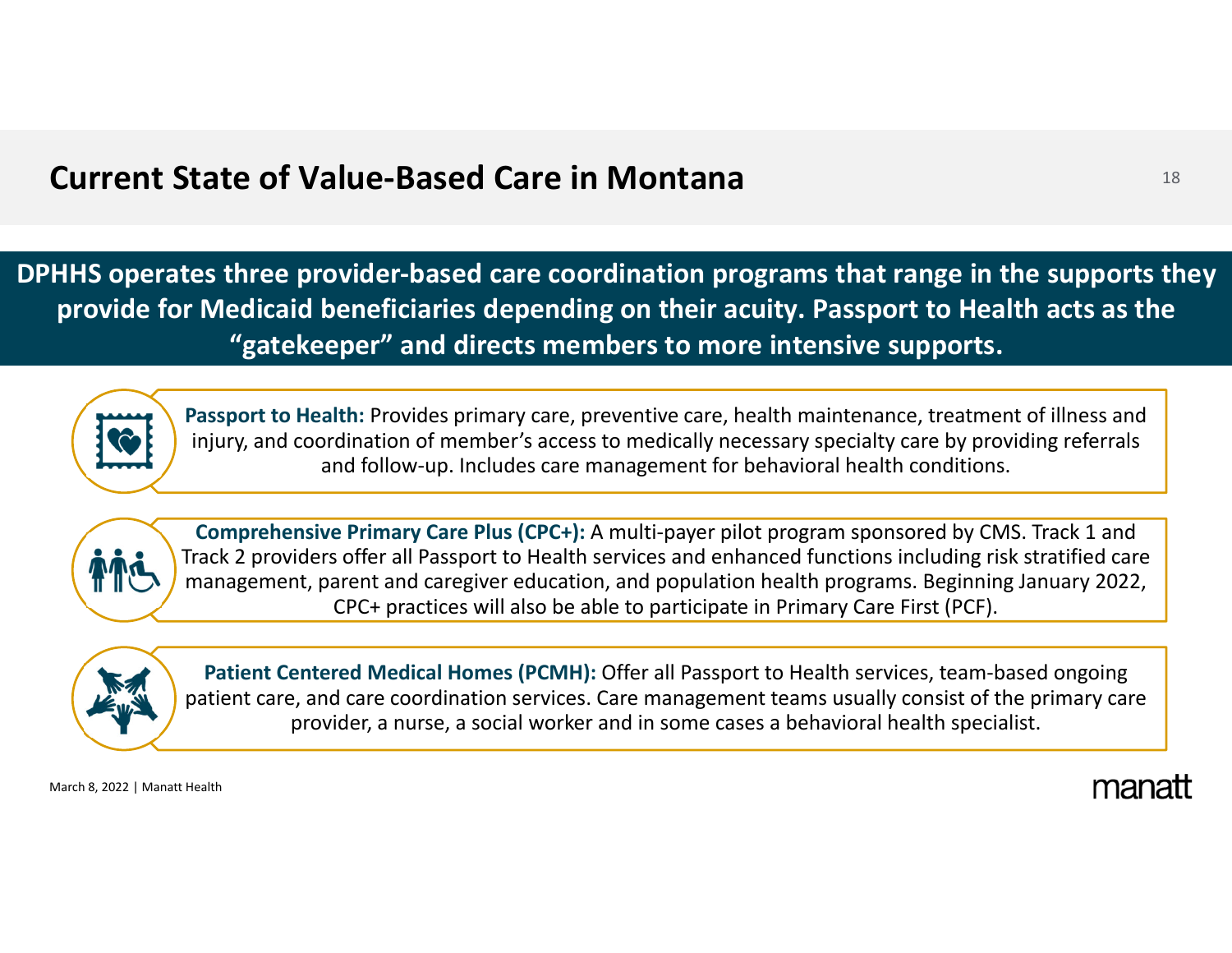### **Montana's** <sup>19</sup> **Integrated Behavioral Health Model**

**Across Montana, primary care clinics are increasingly equipped to screen patients for behavioral health – mental health and substance use disorder (SUD) – concerns and facilitate connections to needed treatment and support.**

- Over half of adult Medicaid patients (59%) are assigned to primary care clinics that also provide behavioral health services.
- By integrating behavioral health services into primary care, providers work together to identify and treat behavioral health conditions.
- The delivery of basic behavioral health services in primary care clinics helps keep the state's more limited, specialty behavioral health services for the people who need them most.

**Adoption of the Integrated Behavioral Health Model Across Montana**

- $\checkmark$  9 of the 11 large hospitals
- $\checkmark$  32 of 48 critical access hospitals
- $\checkmark$  4 of 5 urban Indian health centers
- $\checkmark$  All 14 federally qualified health centers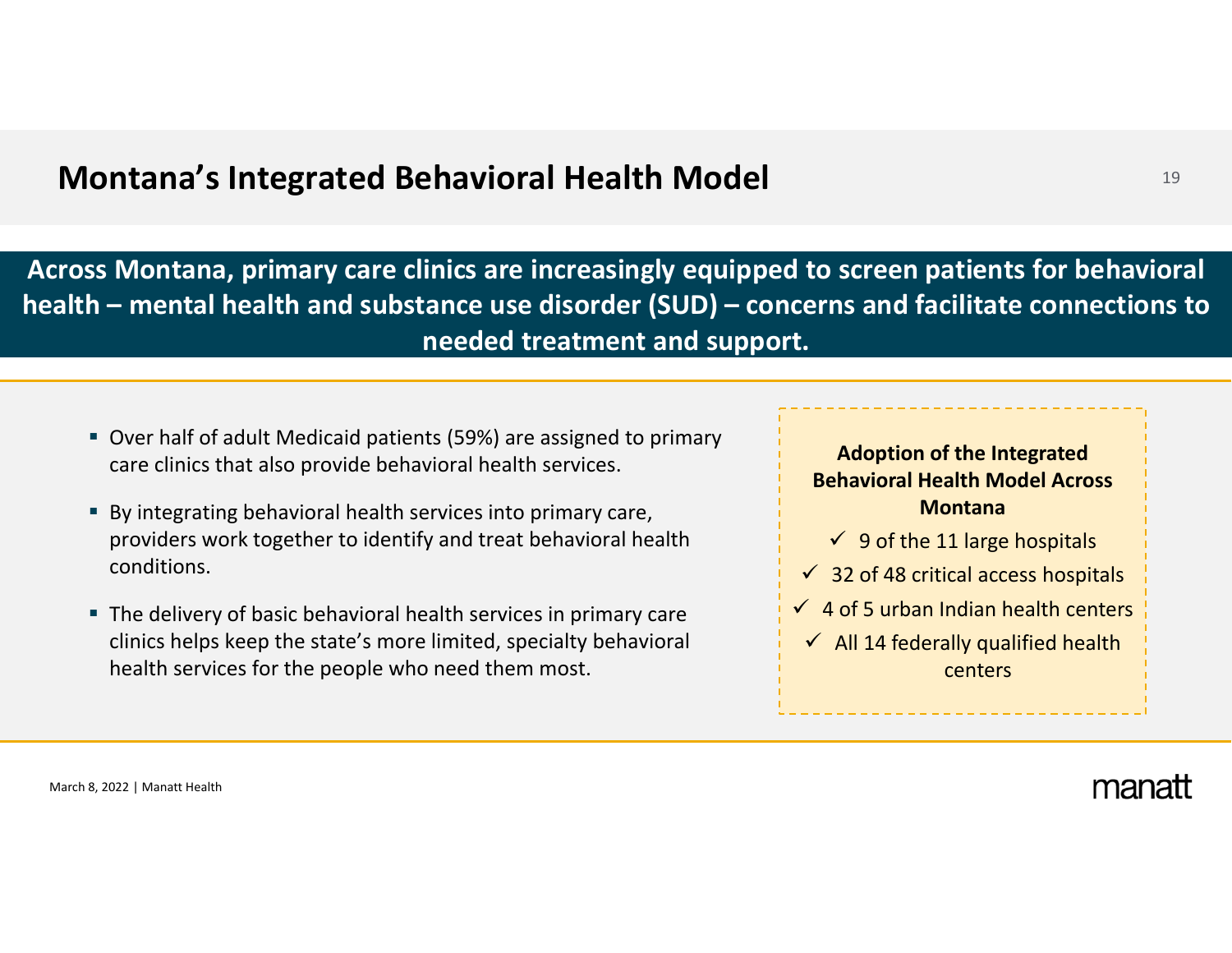## **Montana's 1115 HEART Waiver** <sup>20</sup>

**DPHHS is requesting <sup>a</sup> Section 1115 Demonstration to build upon the state's work to establish <sup>a</sup> comprehensive continuum of behavioral health services for its Medicaid members.**

- The demonstration, known as the HEART Waiver, is <sup>a</sup> critical component of the state's commitment to expand coverage and access to prevention, crisis intervention, treatment and recovery services through Governor Gianforte's HEART Initiative.
- **DPHHS** is seeking federal authority to authorize:
	- Evidence‐based stimulant use disorder treatment models, including contingency management
	- Tenancy supports
	- Services for justice‐involved population 30‐days pre‐release
	- Reimbursement for short‐term residential and inpatient stays in institutions of mental disease (IMDs)
- DPHHS also intends to add other services for Medicaid members with behavioral health needs to its Medicaid State Plan and expand allowable provider types to deliver SUD services.

manal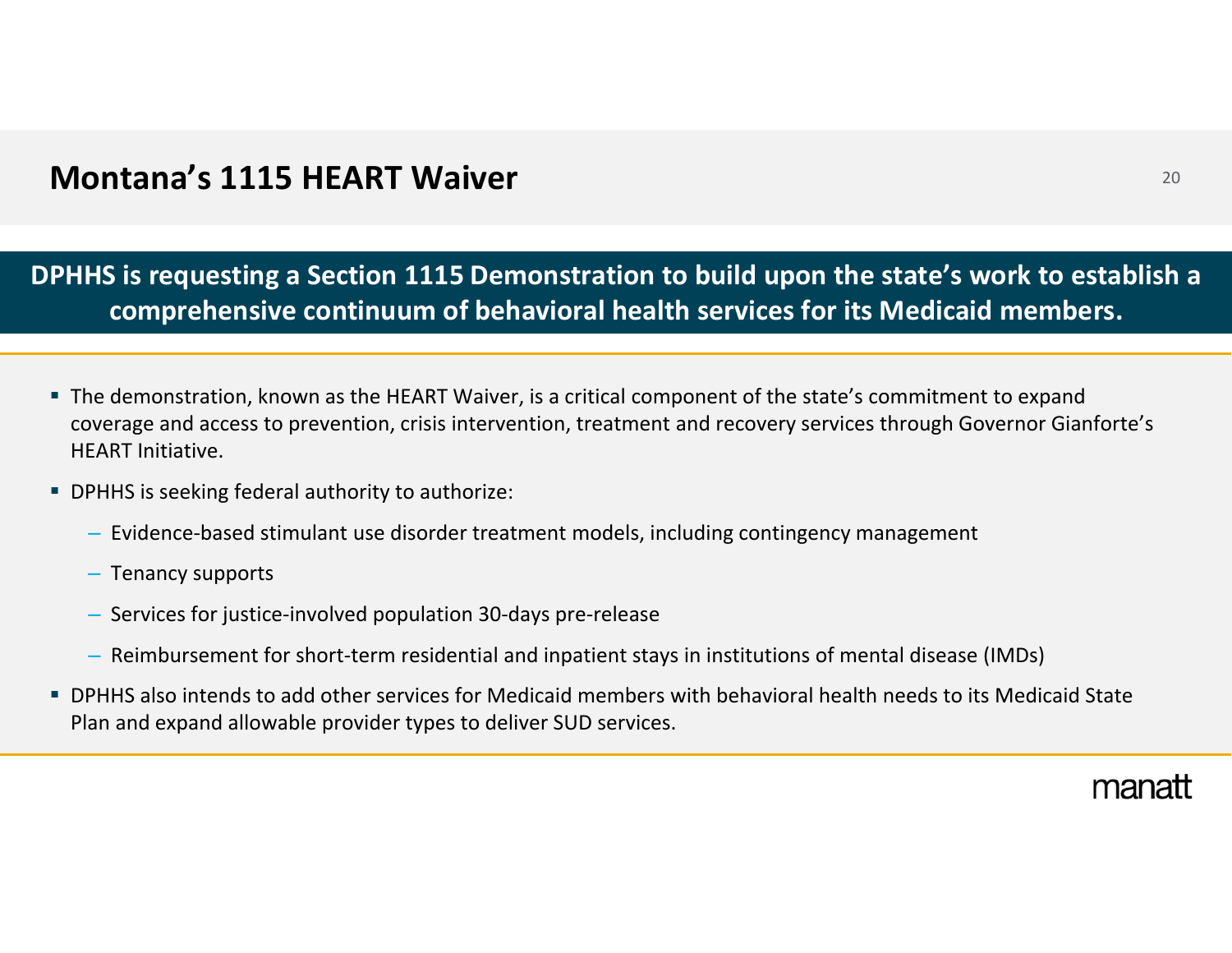# **Looking Ahead**

March 8, 2022 | Manatt Health